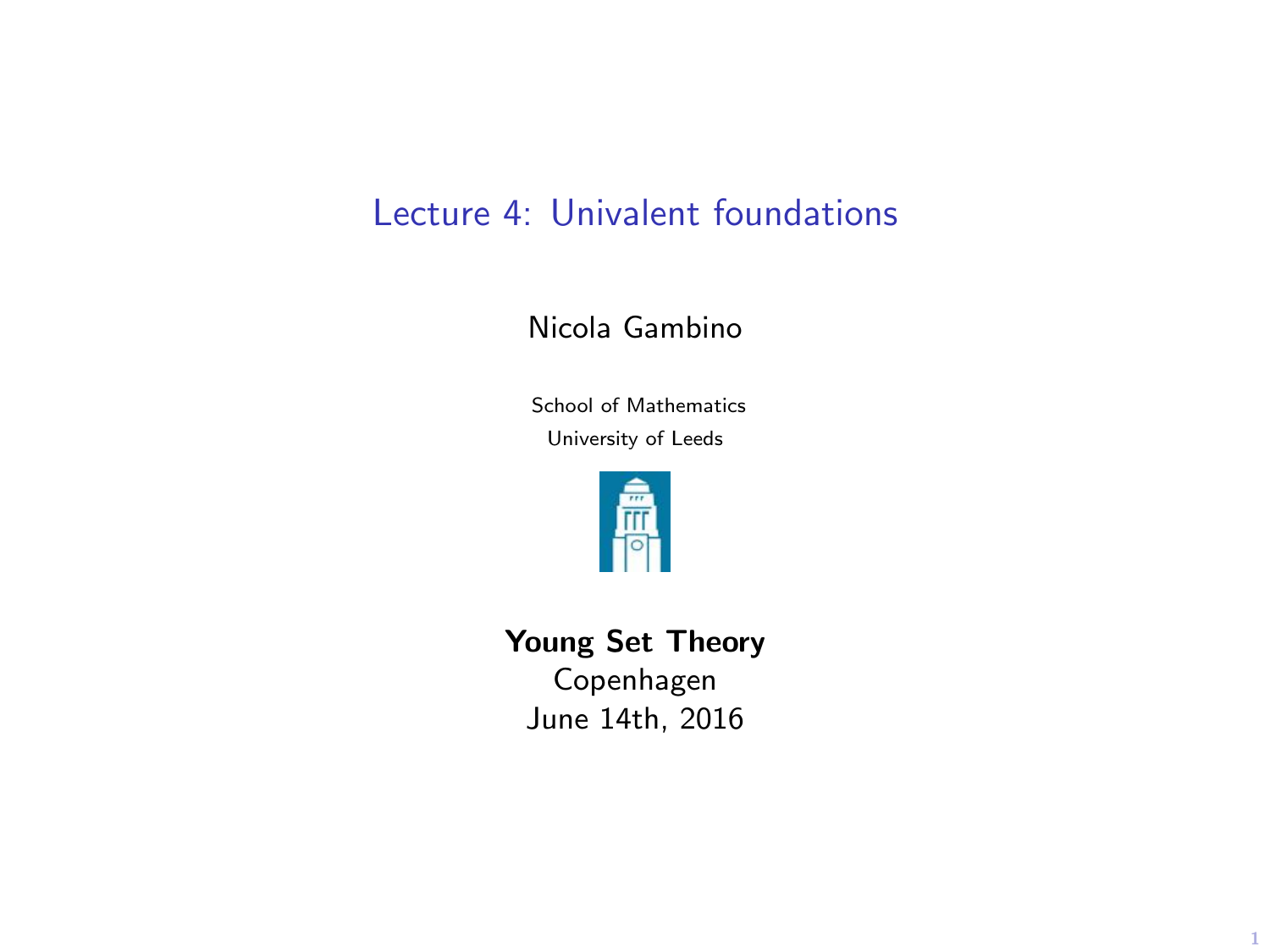The simplicial model of type theory suggest to:

- 1. use type theory as a language for speaking about homotopy types,
- 2. develop mathematics using this language; in particular

sets  $=_{def}$  discrete homotopy types,

3. add axioms to type theory motivated by homotopy theory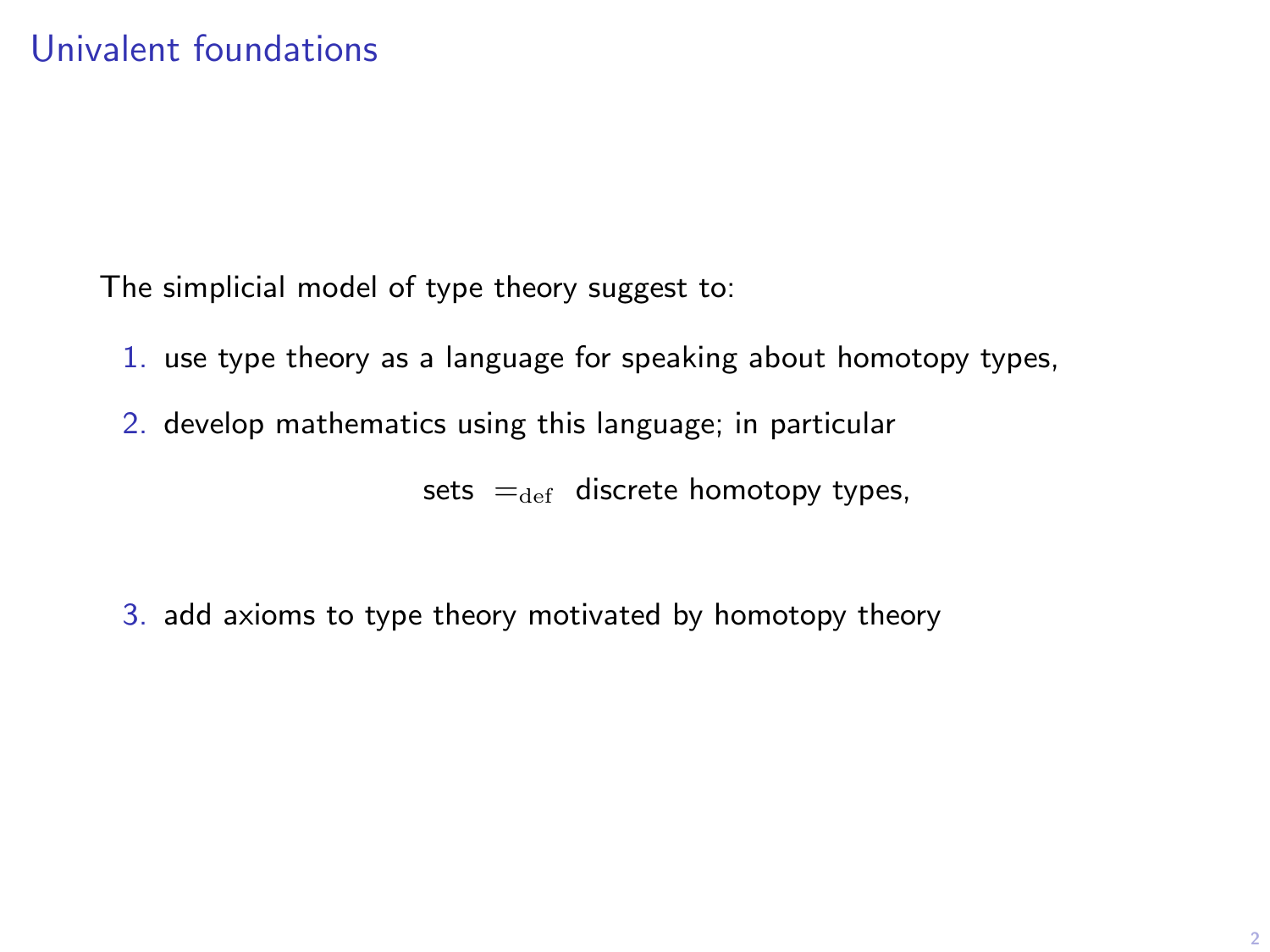Part I: Homotopy theory in type theory Part II: The univalence axiom in simplicial sets Part III: Univalent foundations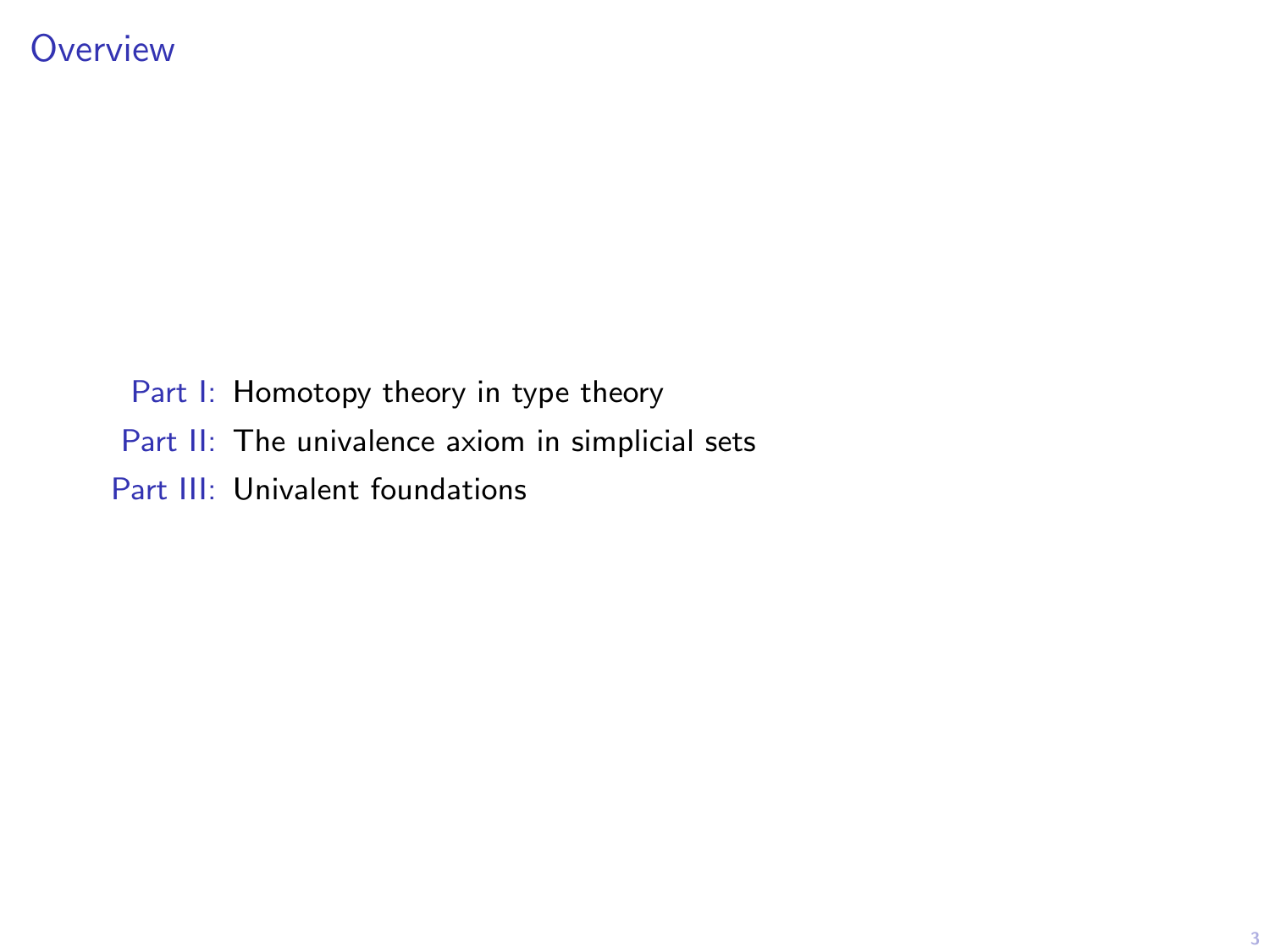Part I: Homotopy theory in type theory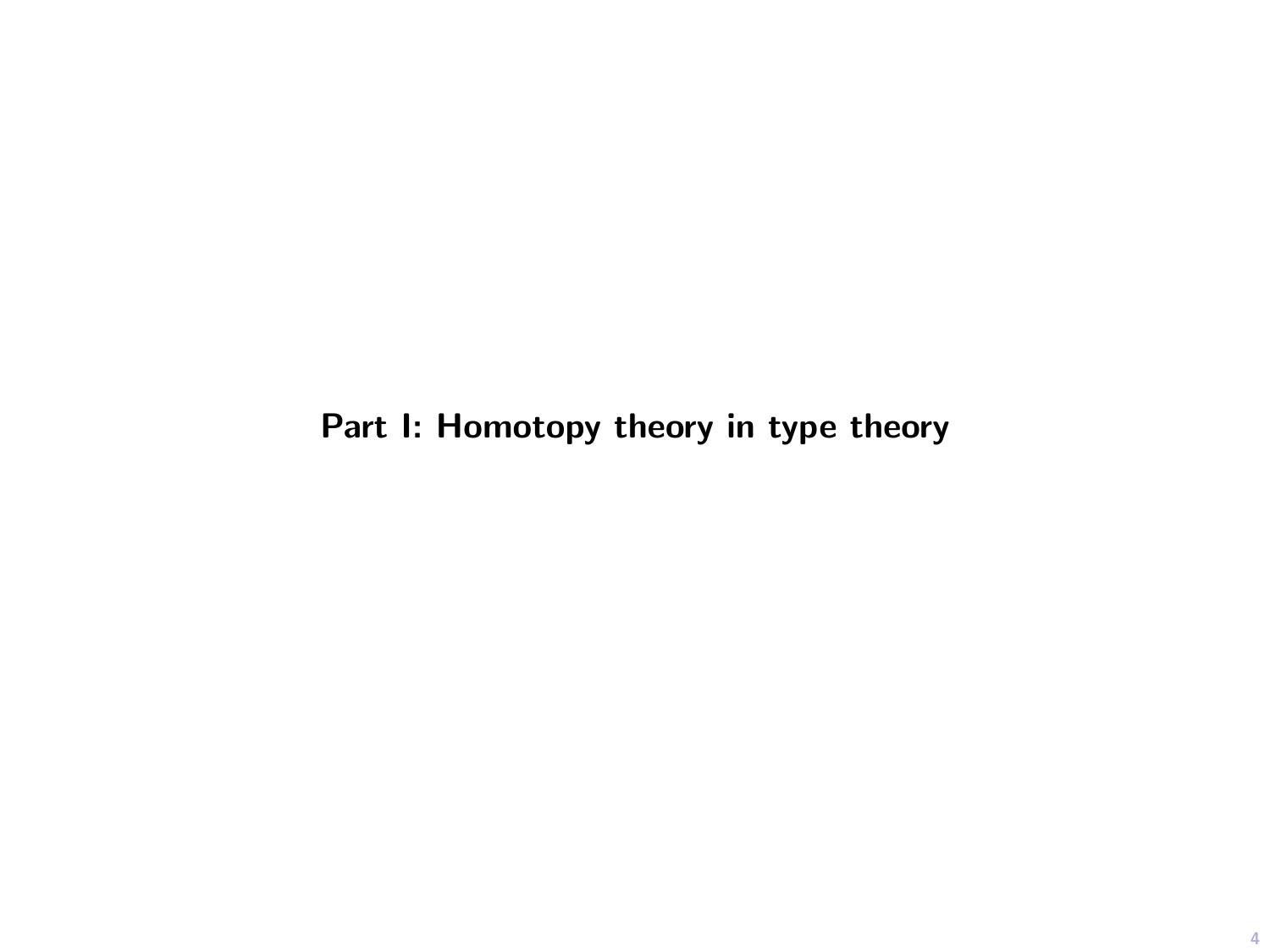## **Contractibility**

**Definition.** We say that a type  $A$  is **contractible** if the type

 $\mathsf{iscontr}(A) =_{\mathrm{def}} (\Sigma x : A)(\Pi y : A) \mathsf{Id}_A(x, y)$ 

is inhabited.

### Examples

- $\blacktriangleright$  The singleton type 1.
- For all  $a : A$ , the type

 $(\Sigma x : A)Id_A(a, x)$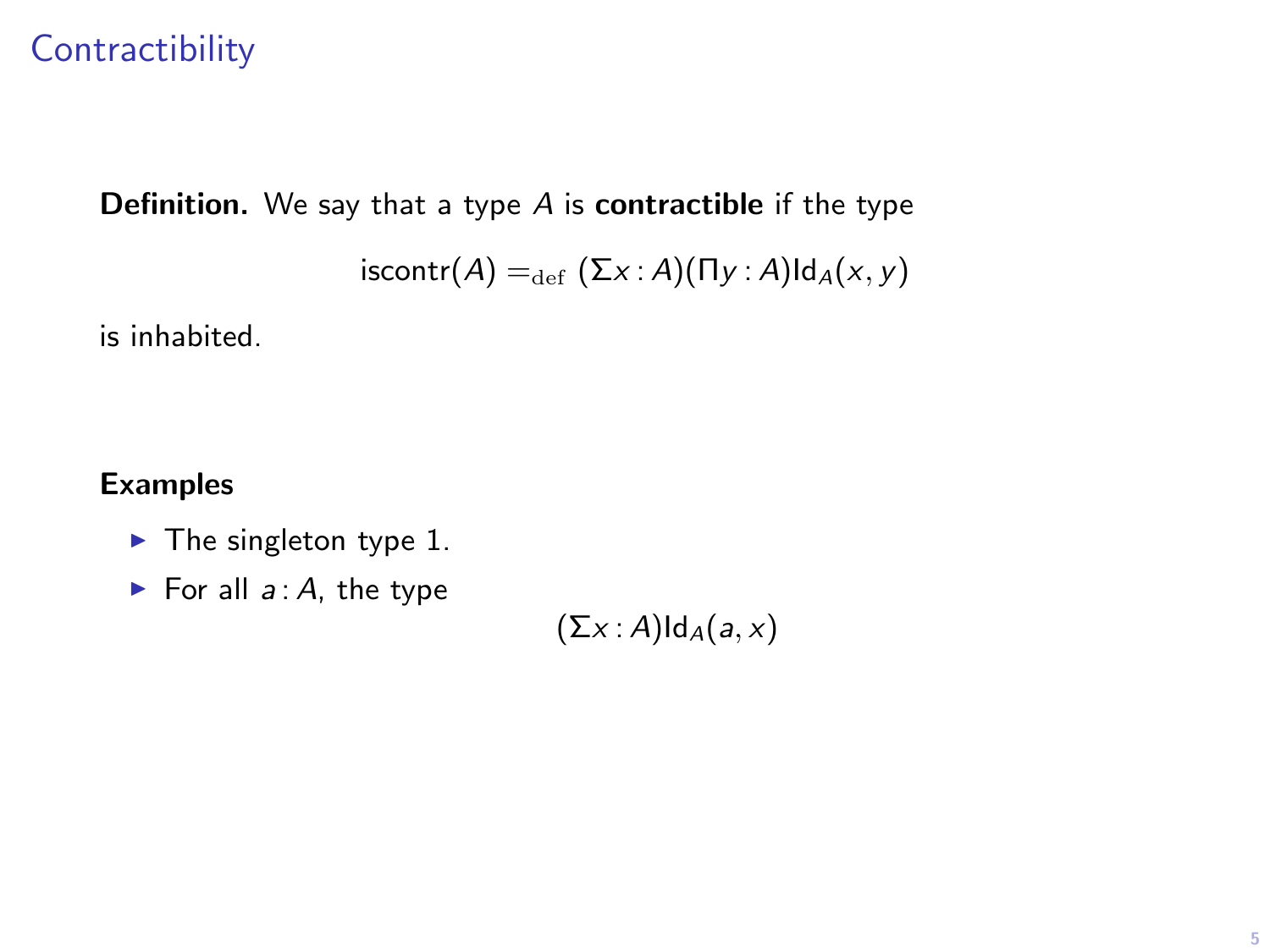## Weak equivalences in type theory

Let  $f : A \rightarrow B$ .

 $\blacktriangleright$  The **homotopy fiber** of f at  $y : B$  is the type

```
hfiber(f, y) = _{def} (\Sigma x \in A) Id<sub>B</sub>(fx, y).
```
 $\triangleright$  We say that  $f : A \rightarrow B$  is a weak equivalence if the type  $\text{isweg}(f) =_{\text{def}} (\Pi y : B) \text{iscontr} (\text{hfiber}(f, y))$ 

is inhabited.

**Note.** For  $A, B$ : type, there is a type

 $Weq(A, B) = (\Sigma f : A \rightarrow B)$  isweq $(f)$ 

of weak equivalences from  $A$  to  $B$ .

**Note.** The identity  $1_A : A \rightarrow A$  is a weak equivalence.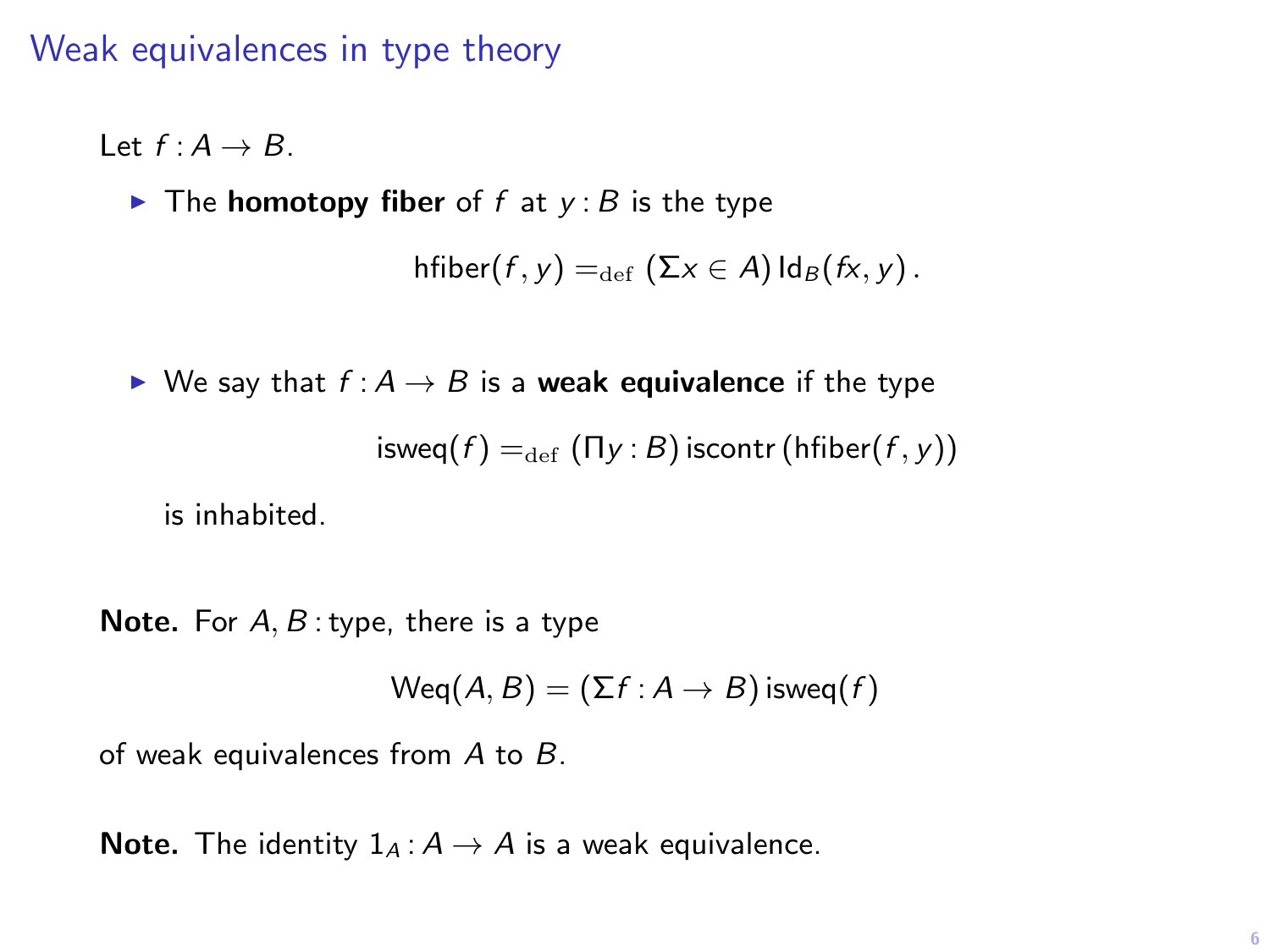## **Homotopies**

**Definition.** Let  $f, g : A \rightarrow B$ . A **homotopy**  $\alpha : f \sim g$  is an element  $\alpha$  : (Πx : A)  $\text{Id}_B(fx, gx)$ 

**Proposition.** Weak equivalences are homotopy equivalences, i.e. if  $f : A \rightarrow B$  is a weak equivalence then there is  $g : B \to A$  and homotopies

$$
\alpha: g \circ f \sim 1_A, \quad \beta: f \circ g \sim 1_B.
$$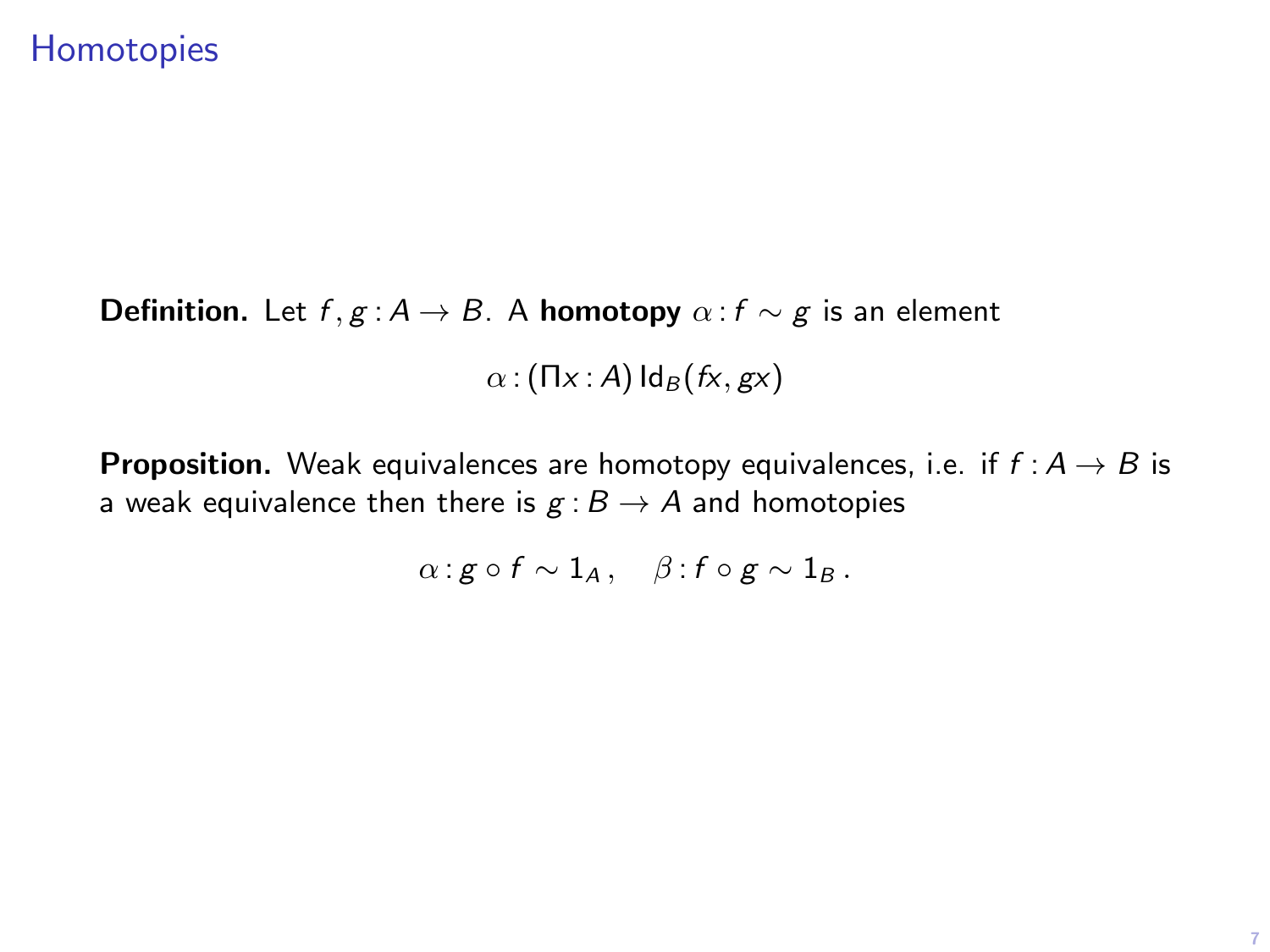Part II: The univalence axiom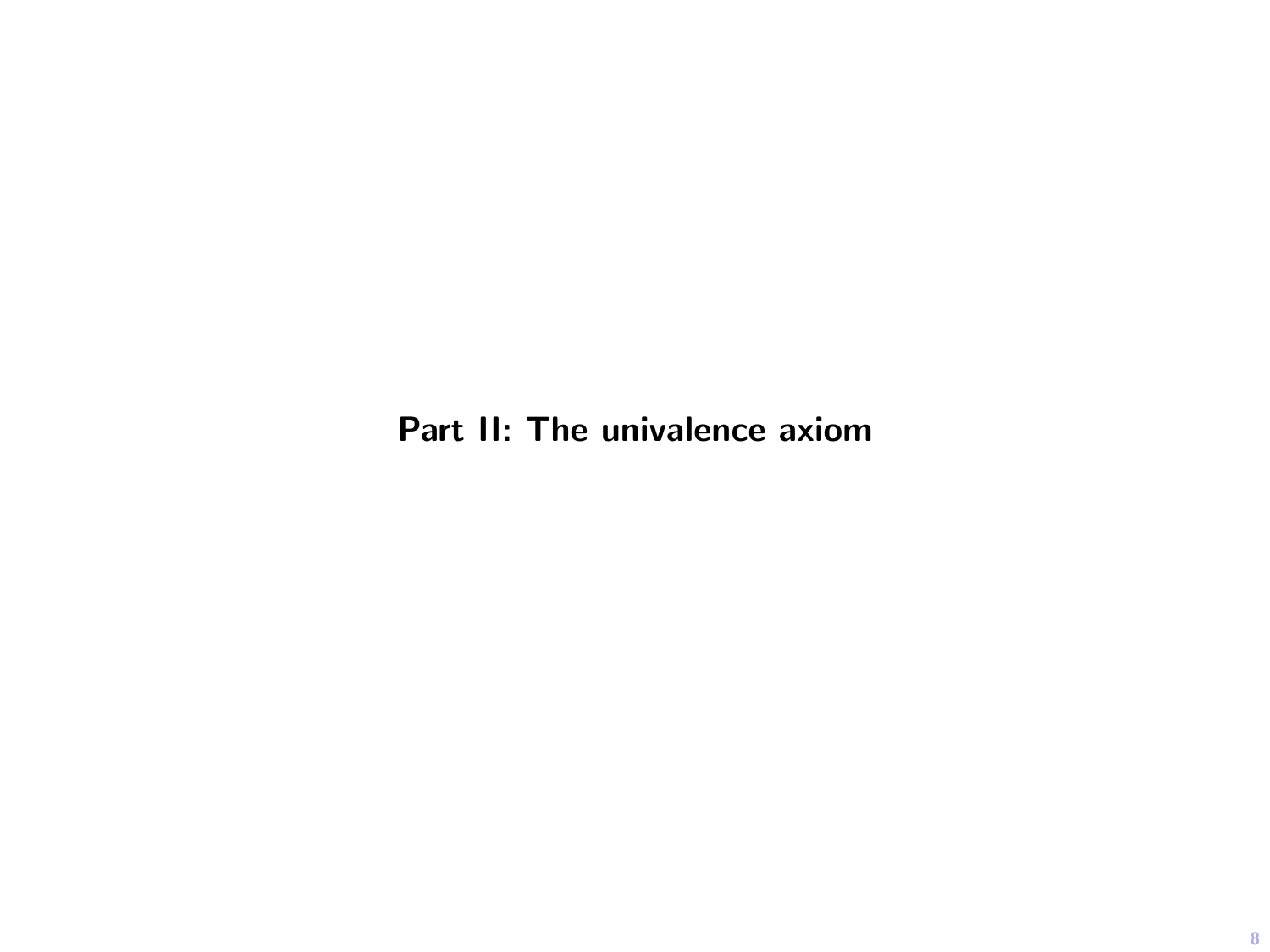## Univalent types

Let

$$
x: A \vdash B(x): \mathsf{type}
$$

be a dependent type.

For  $x, y \in A$ , we have:

- In the type of paths from x to y,  $\text{Id}_A(x, y)$
- In the type  $Weq(B(x), B(y))$  of weak equivalences from  $B(x)$  to  $B(y)$ .

Note. We have

$$
j_{x,y}: \mathsf{Id}_A(x,y) \to \mathsf{Weq}(B(x),B(y))
$$

**Definition.** We say  $x : A \vdash B(x)$ : type is **univalent** if  $j_{x,y}$  is an equivalence for all  $x, y$  : A.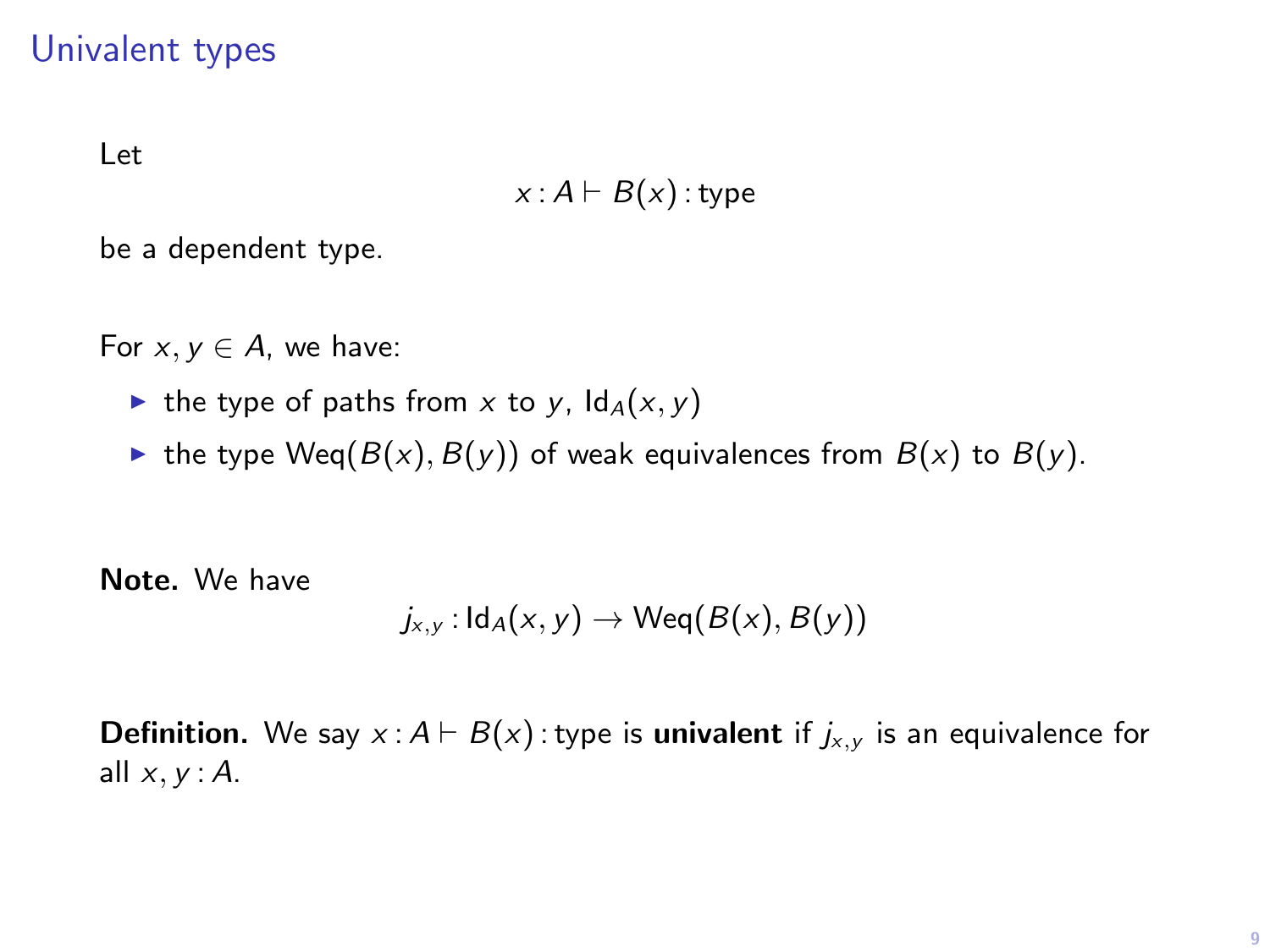## The univalence axiom

Recall

 $a:U$  $El(a)$ : type

Univalence Axiom. The dependent type

 $x : U \vdash El(x)$ : type

is univalent.

Explicitly, we have equivalences

 $j_{x,y}$ :  $\text{Id}_{\text{U}}(x, y) \rightarrow \text{Weq}(\text{El}(x), \text{El}(y))$ 

for all  $x, y : U$ .

#### Slogan

 $\blacktriangleright$  Isomorphism is equality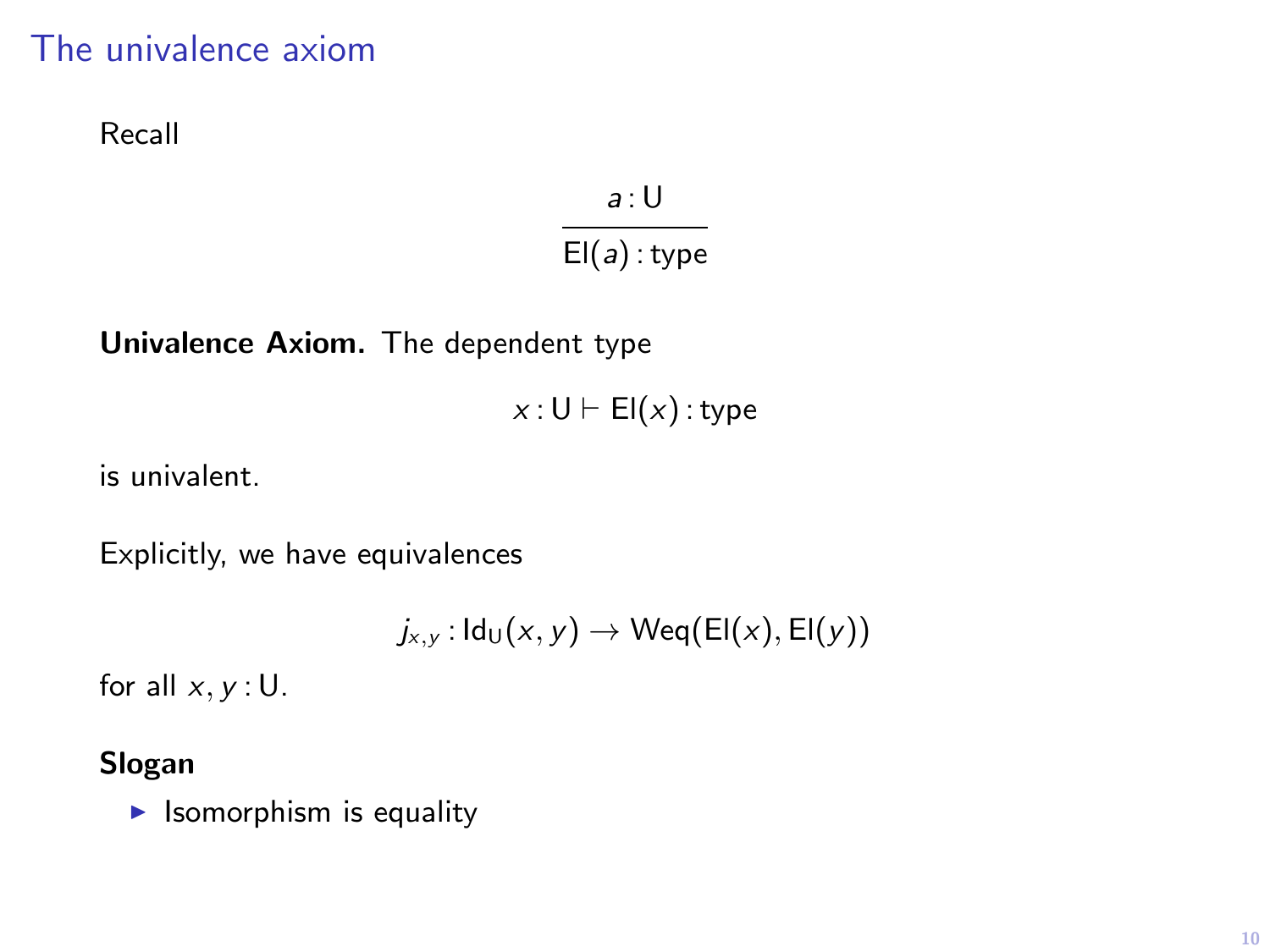## Univalence in simplicial sets (I)

The rich structure of SSet allows us to 'internalize' a lot of constructions.

Let  $p: B \to A$  a fibration. There exists a fibration

$$
(s,t): {\sf Weq}(A) \to A \times A
$$

such that the fiber over  $(x, y)$  is

$$
\mathsf{Weq}(A)_{x,y} = \{w : B_x \to B_y \mid w \in \mathsf{Weq}\}
$$

**Note.** Given  $p: B \rightarrow A$ , we have

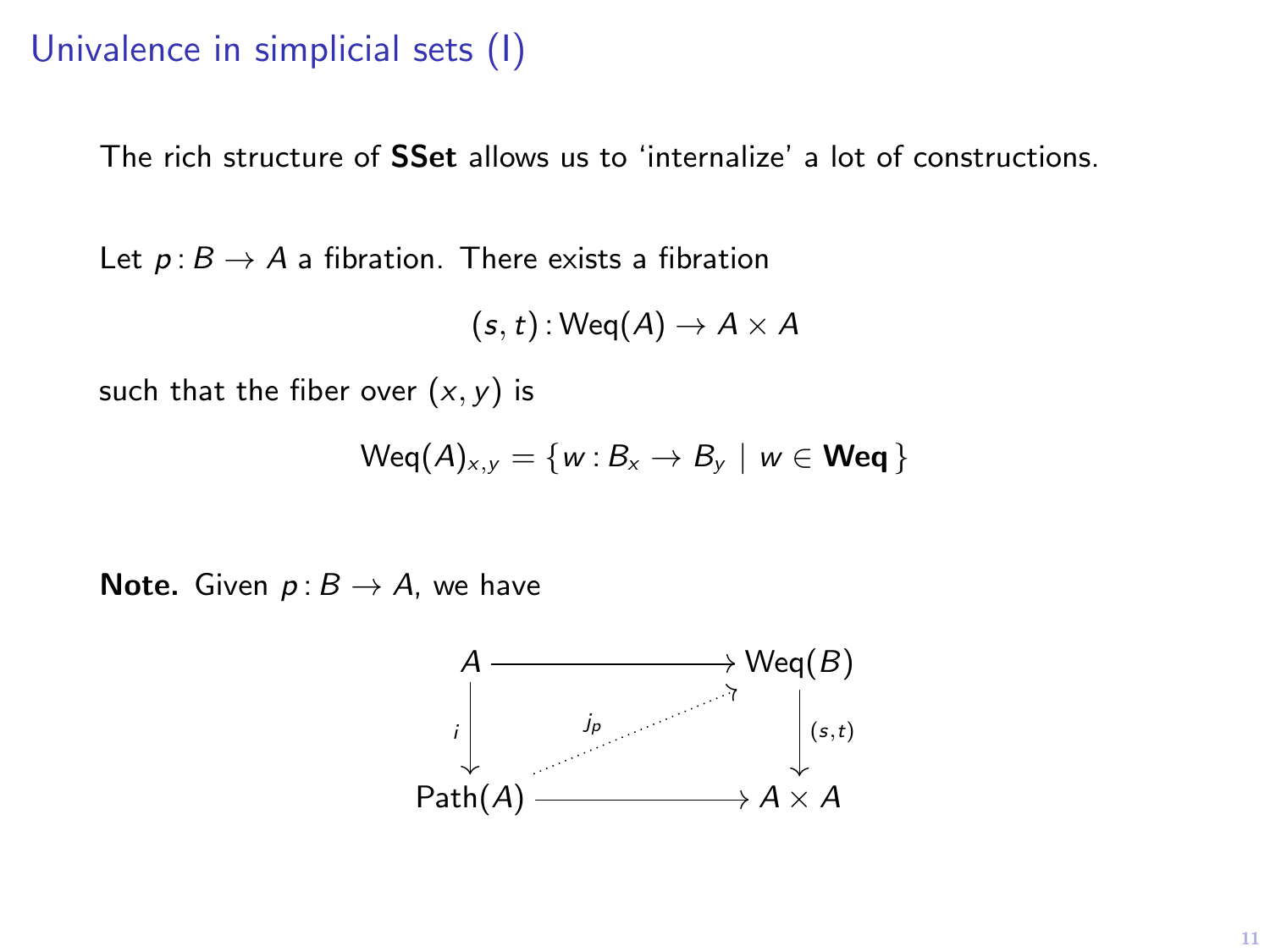## Univalent fibrations

**Definition.** A fibration  $p: B \to A$  is said to be univalent if

 $j_p : \mathsf{Path}(A) \to \mathsf{Weq}(B)$ 

is a weak equivalence.

Idea. Weak equivalences between fibers are 'witnessed' by paths in the base.

**Proposition.** A fibration  $p: B \to A$  is univalent if and only if for every fibration  $q: D \to C$ , the space of squares

$$
\begin{array}{ccc}\nD & \xrightarrow{s} & B \\
g & & \downarrow \\
C & & \downarrow \\
C & & \downarrow\n\end{array}
$$

such that

$$
D \to C \times_A B
$$

is a weak equivalence, is either empty or contractible.

**Idea.** Essential uniqueness of  $s$ ,  $t$  (if they exist).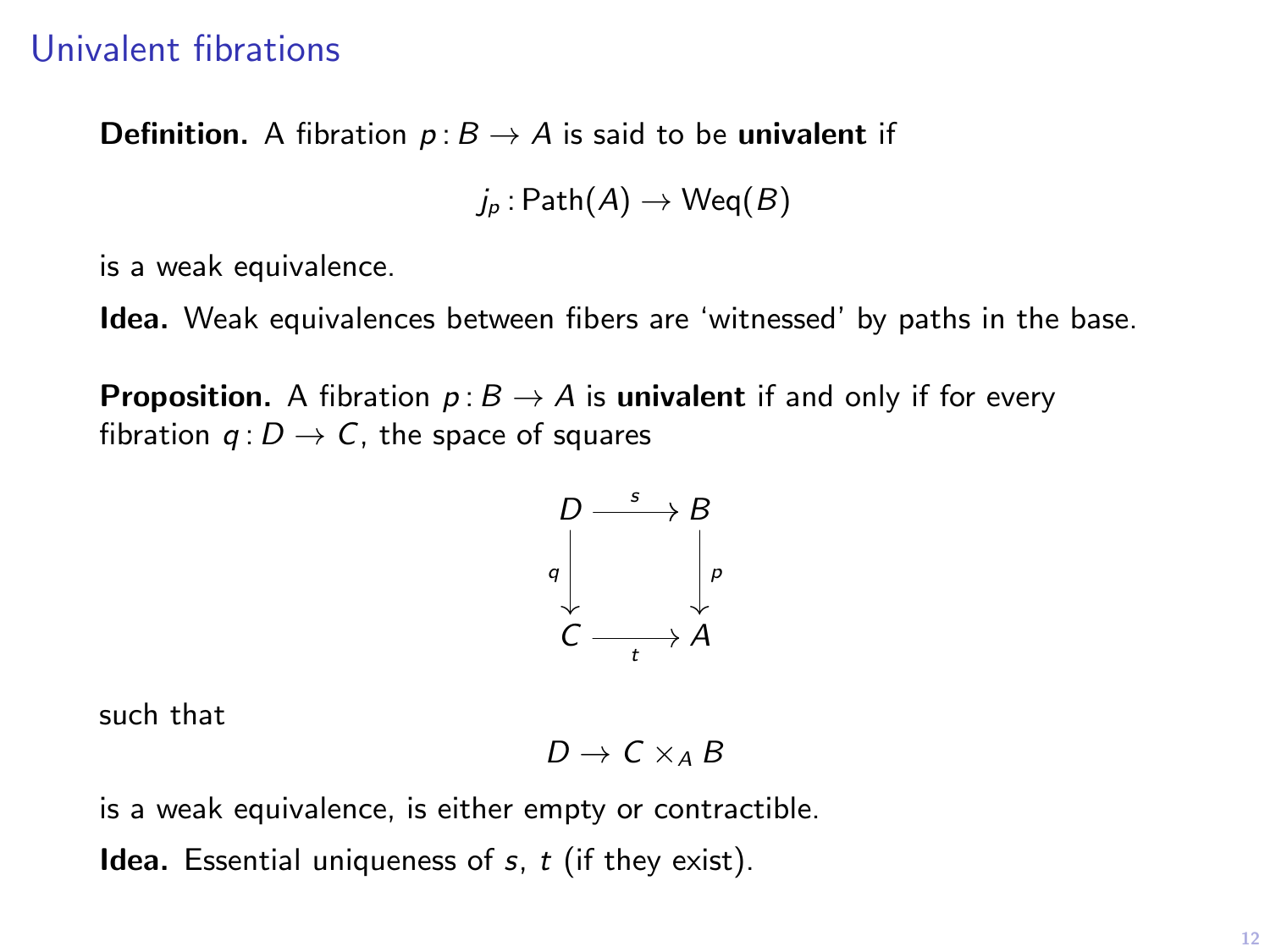## Univalence in simplicial sets (II)

**Theorem.** The fibration  $\pi : \tilde{U} \to U$  is univalent.

We consider the diagram



and show  $w \in \mathbf{Weq}$ . By composing with  $\pi_2: U \times U \rightarrow U$ , we get



Hence, it suffices to show that  $t \in W$ eq.

Since  $t \in$  Fib, we show that  $t \in$  Weq  $\cap$  Fib. Suffices  $i \pitchfork t$ , for all  $i \in$  Cof.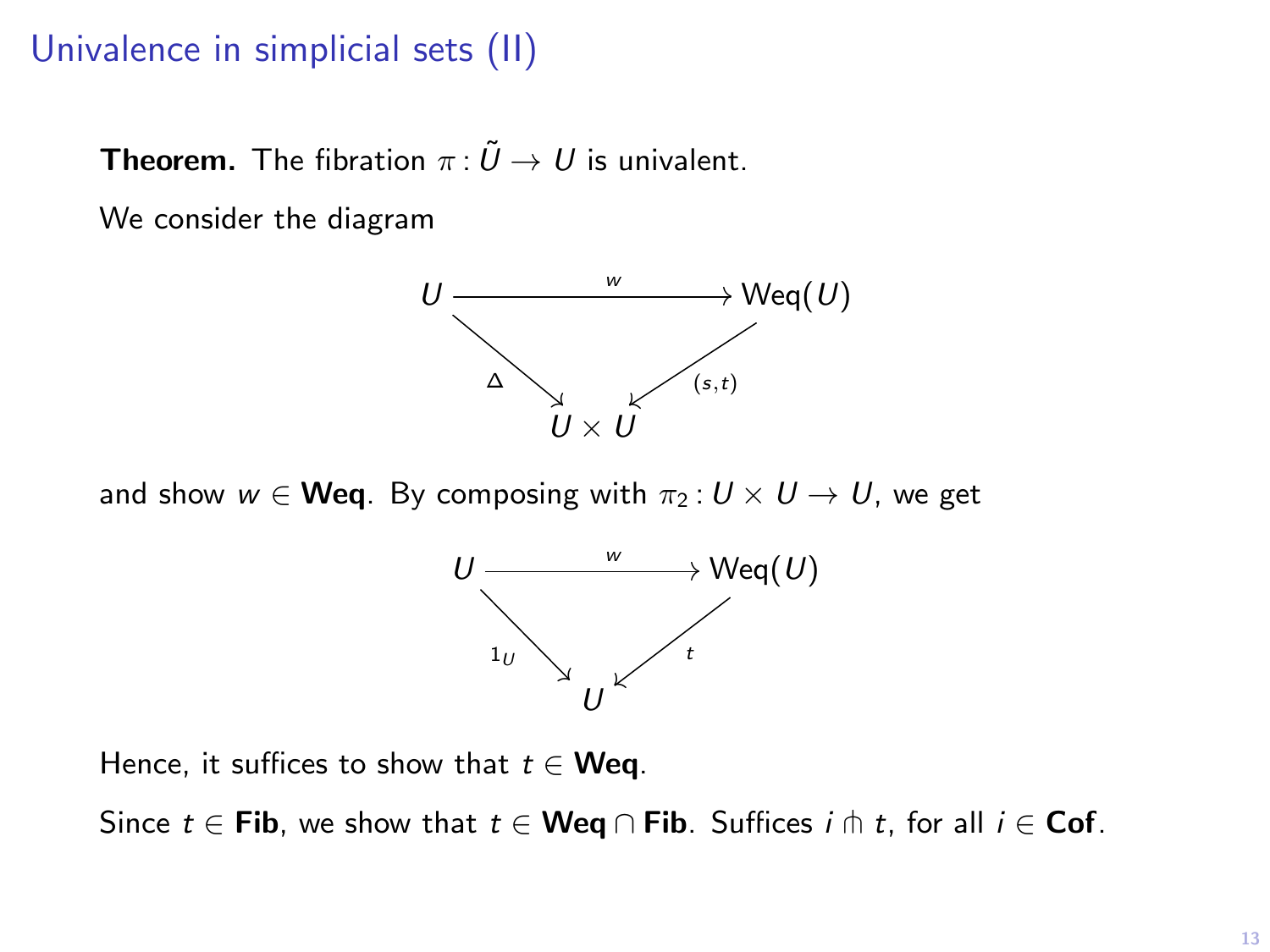So, we need to prove the existence of a diagonal filler in a diagram of the form



where  $i \in \text{Cof}$ . By the definition of t, such a square amounts to a diagram



where  $p_1$ ,  $p_2$ ,  $q_2 \in$  Fib,  $f \in$  Weq and  $i \in$  Cof.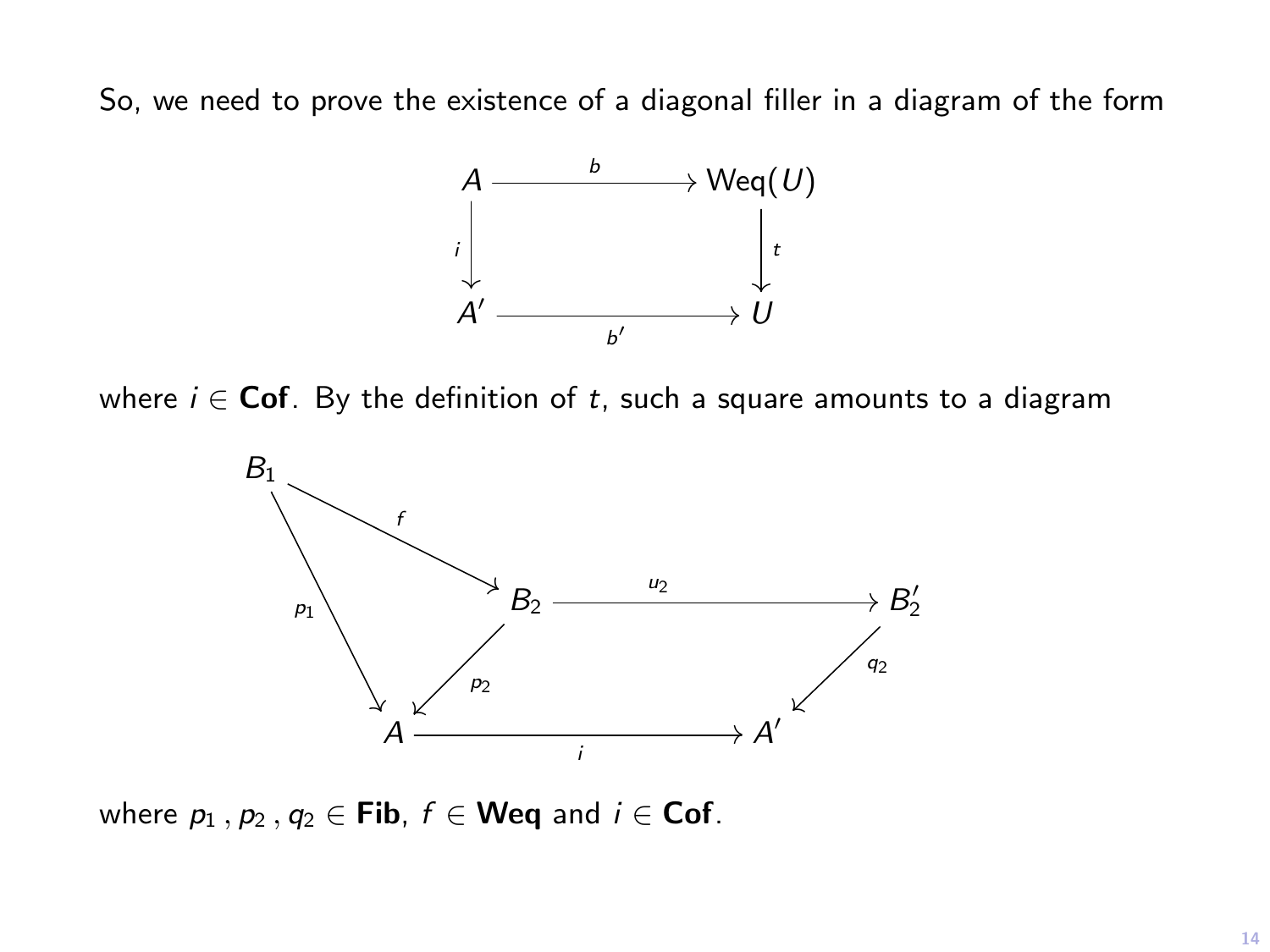The required diagonal filler amounts to a diagram of the form



where  $q_1$  is a fibration,  $g$  is weak equivalence and all squares are pullbacks. This is also established via the theory of minimal fibrations.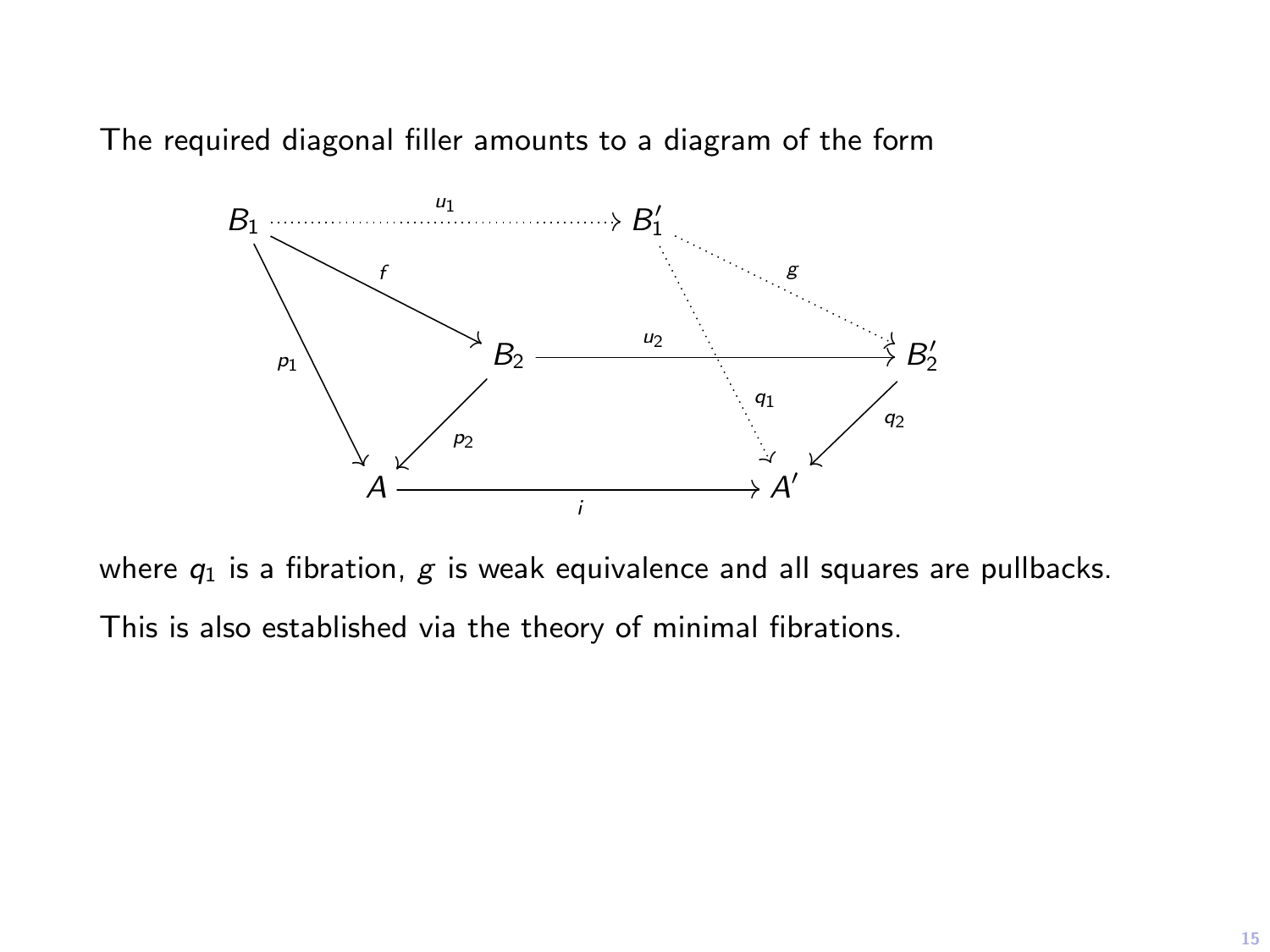## A relative consistency result

The definition of the simplicial model is carried out within

 $\triangleright$  ZFC + 2 inaccessible cardinals

Theorem. The extension of Martin-Löf type theory with the univalence axiom is consistent relatively to  $ZFC + 2$  inaccessible cardinals.

### **Questions**

- $\blacktriangleright$  Can this result be improved?
- $\triangleright$  Can the simplicial model be redeveloped constructively, so as to give relative consistency with respect to Martin-Löf type theory?

Note Recent work on models in cubical sets.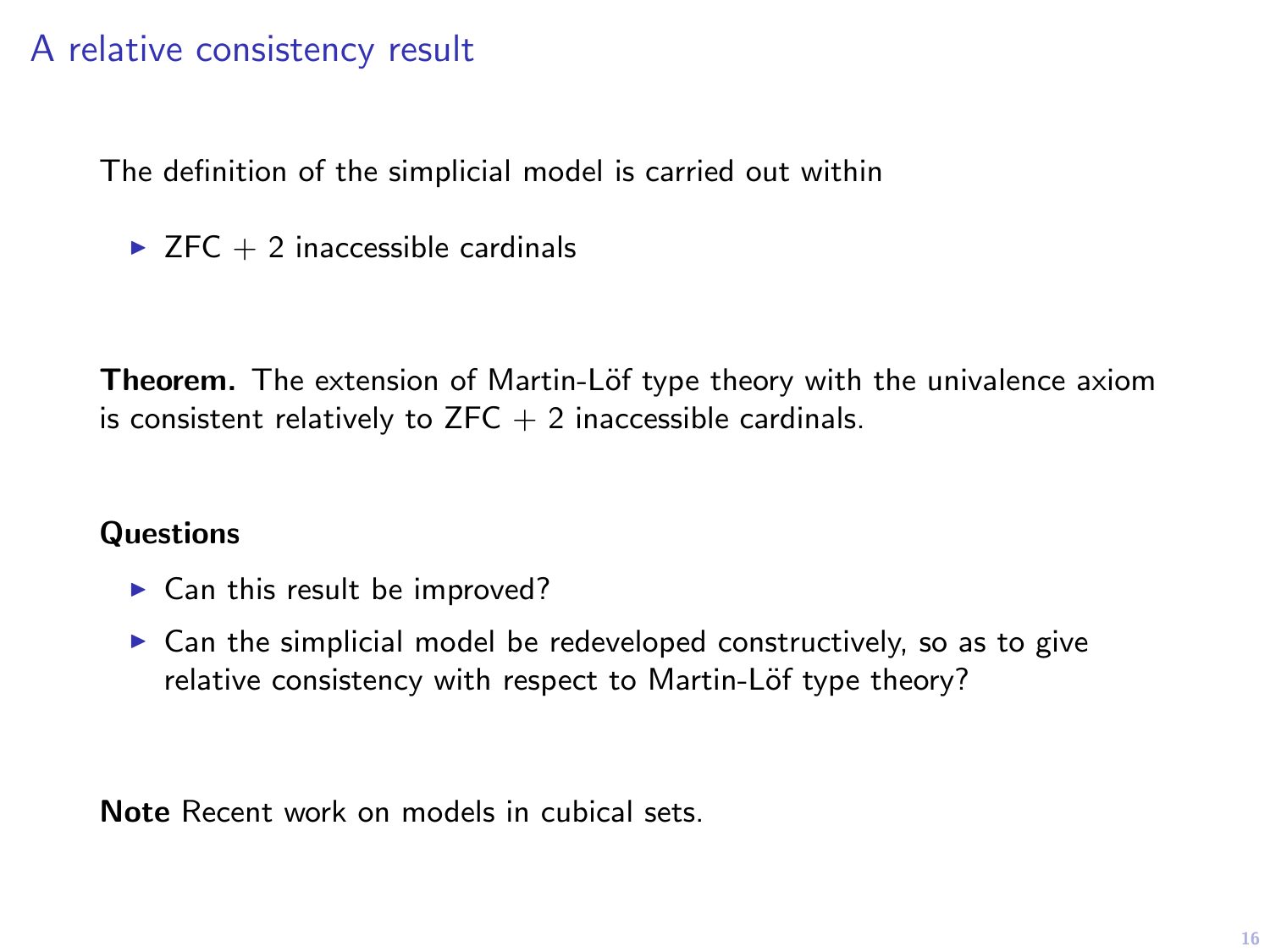## Part III: Mathematics in univalent type theories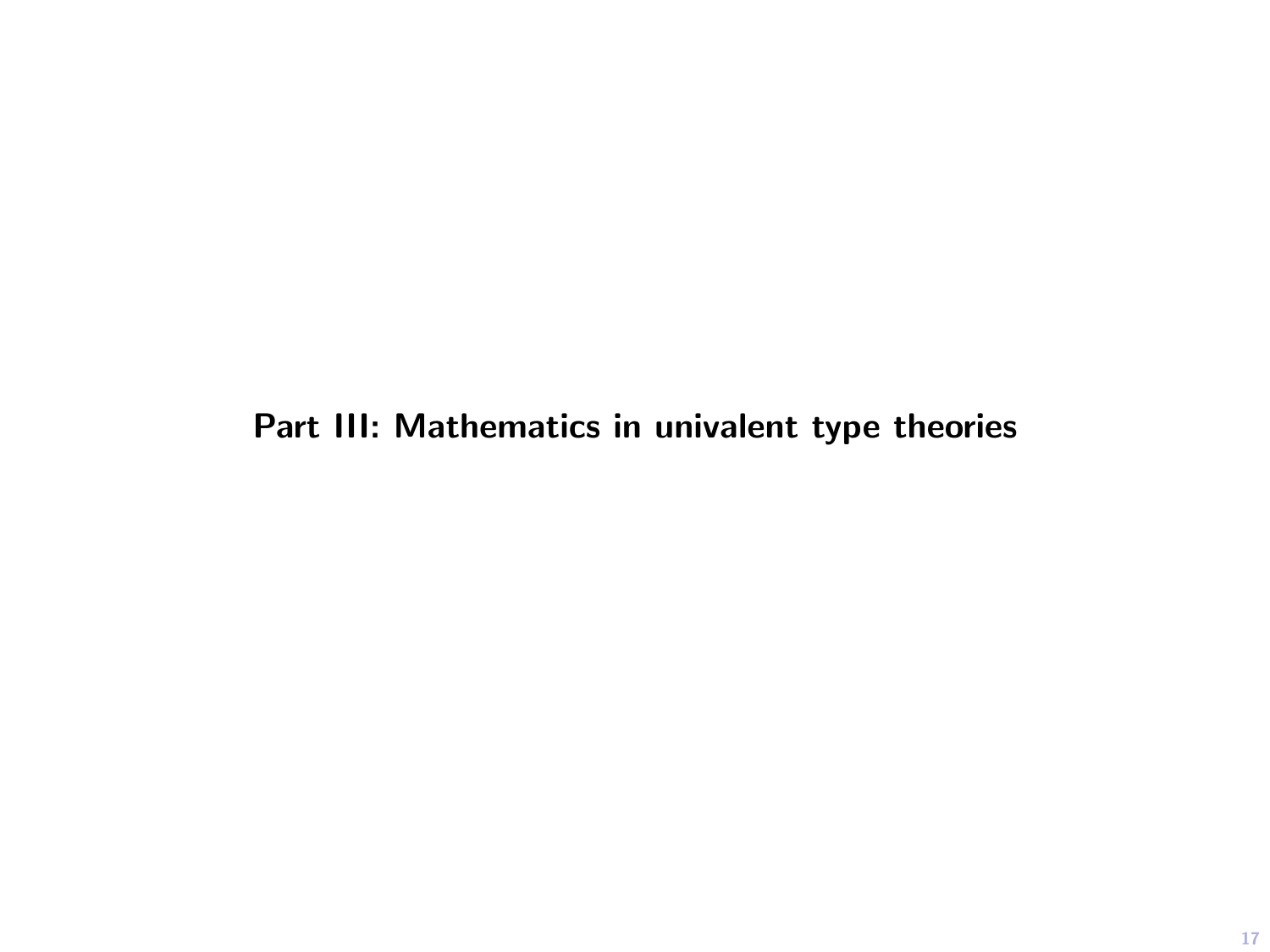## Homotopy levels in type theory

#### Definition

A type A has **homotopy level** 0 if it is contractible.

### Definition

A type A has **homotopy level** 1 if for all  $x, y$  : A, the type  $\text{Id}_A(x, y)$  has h-level 0, i.e. it is contractible.

### Note:

A has h-level  $1 \Leftrightarrow$  for all  $x, y : A$ ,  $\text{Id}_A(x, y)$  is contractible  $\Leftrightarrow$  if A is inhabited, then it is contractible ⇔ either 0 or 1

Types of h-level 1 will be called h-propositions.

**Example:** isweq( $f$ ) is a h-proposition.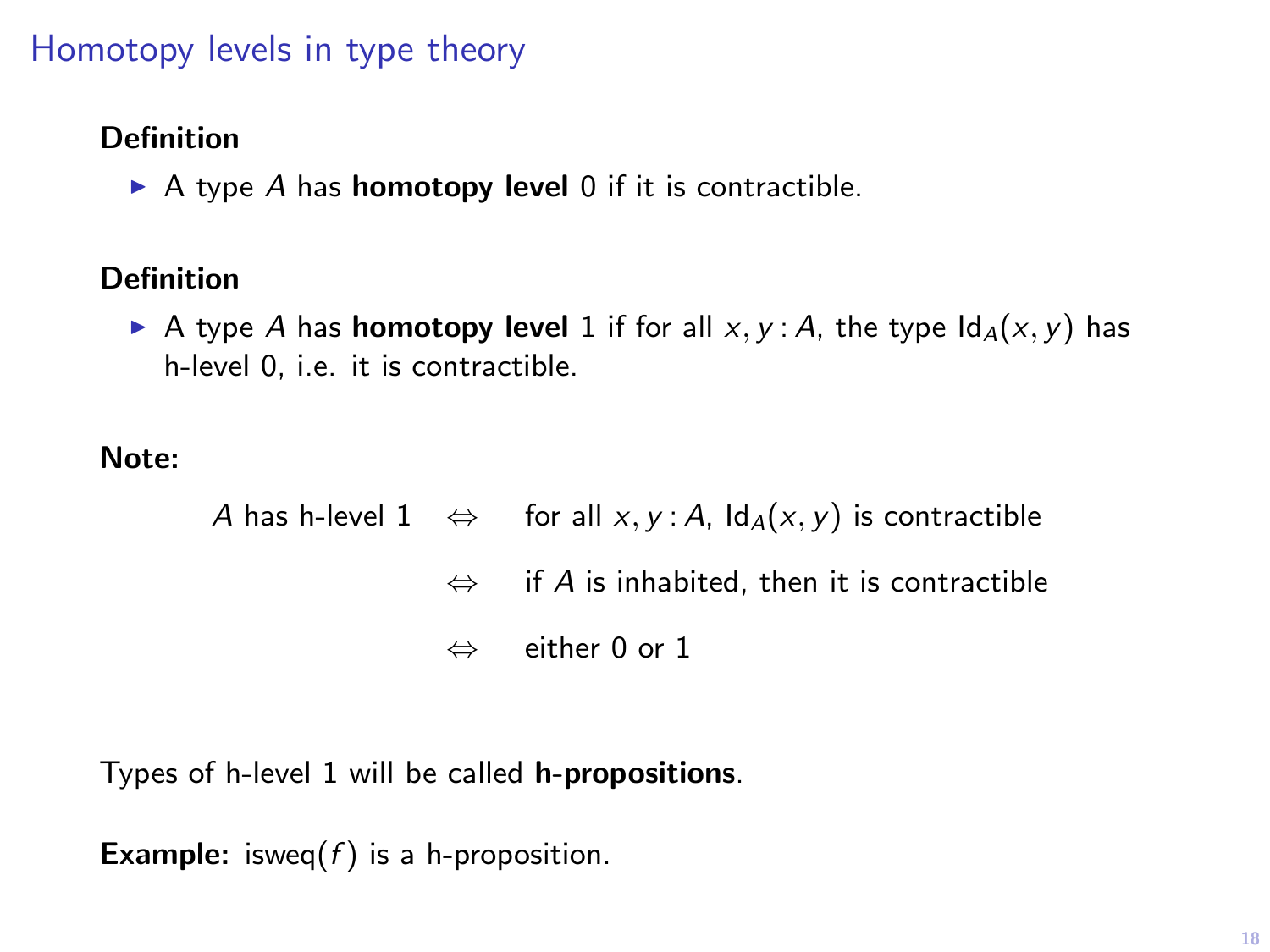## **Sets**

## Definition

A type A has **homotopy level** 2 if for all  $x, y$  : A, the type  $\text{Id}_A(x, y)$  has h-level 1, i.e. it is an h-proposition.

#### Note:

A has h-level 2 
$$
\Leftrightarrow
$$
 for all x, y : A,  $ld_A(x, y)$  is a h-proposition  
 $\Leftrightarrow$  A is discrete

Types of h-level 2 will be called h-sets.

Idea. This hierarchy can be extended inductively:

| Level              |                          |         |           |                   |
|--------------------|--------------------------|---------|-----------|-------------------|
| <b>Types</b>       |                          |         | sets      | groupoids         |
| <b>Mathematics</b> | $\overline{\phantom{0}}$ | "logic" | "algebra" | "category theory" |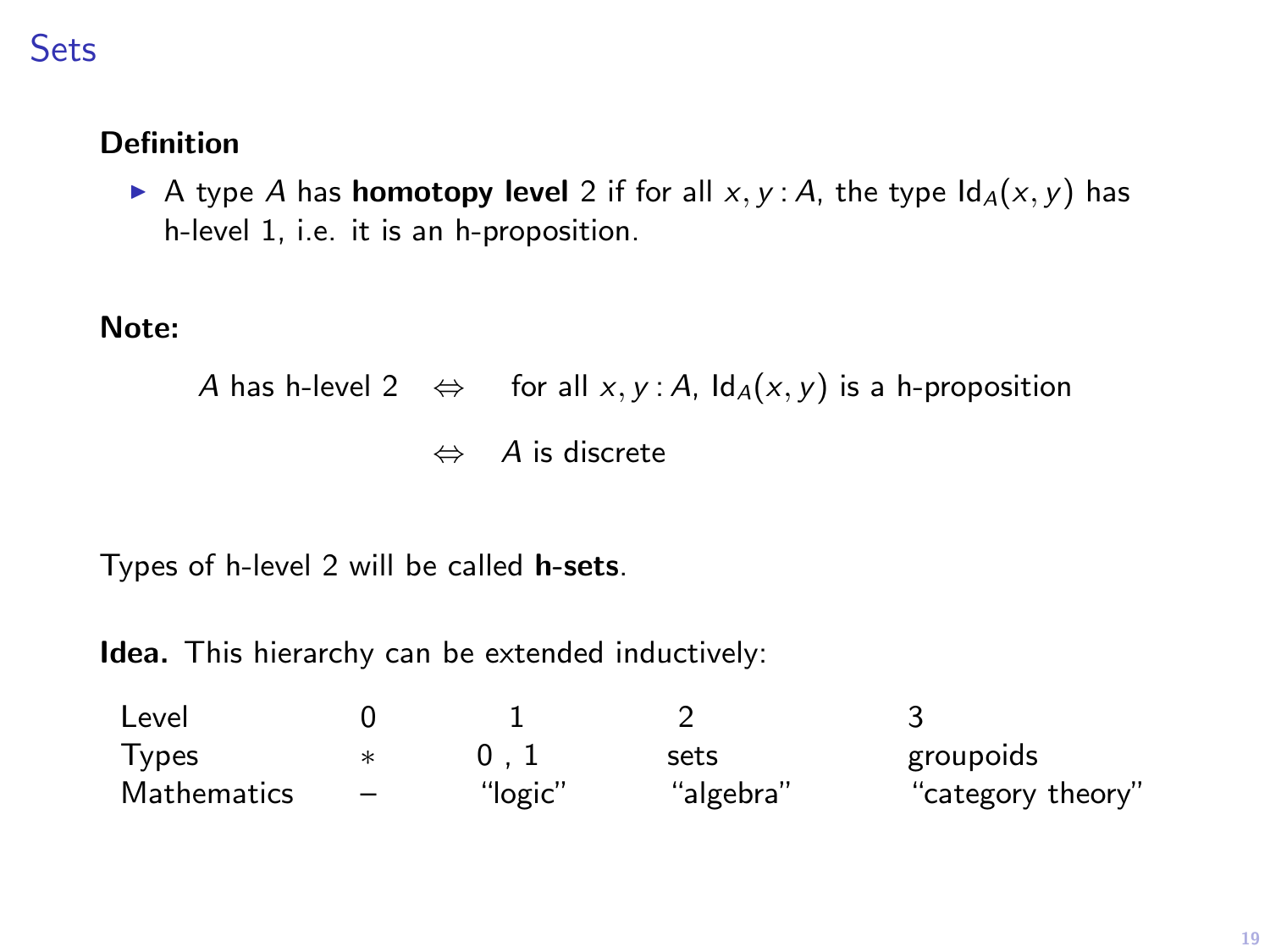## Remarks on the univalence axiom

Theorem. The univalence axiom implies Function Extensionality, i.e.

 $(\Pi x : A) \mathrm{Id}_B(fx, gx) \rightarrow \mathrm{Id}_{A \rightarrow B}(f, g)$ 

**Theorem.** Assuming the univalence axiom, the type universe  $U$  is not an h-set. Proof. Assume U is a h-set.

Then  $Id_{U}(a, b)$  would be a h-proposition, i.e. either empty or contractible.

By univalence, so would  $Weq(EI(a), EI(b))$ .

But, for example, Weq Bool, Bool is neither empty nor contractible.

Corollary. Univalence is not valid in the types-as-sets model.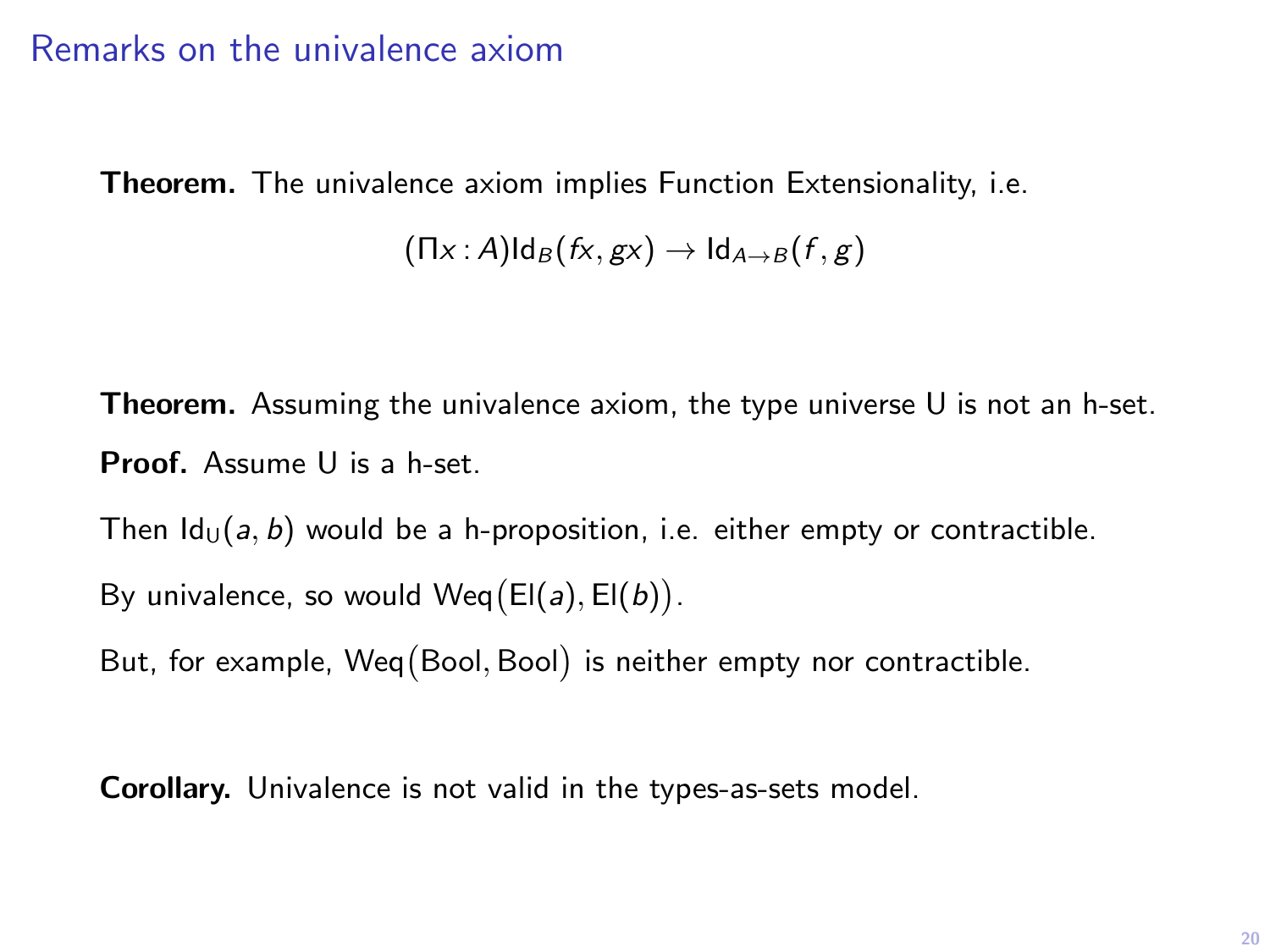## Further aspects

### Other topics

- $\blacktriangleright$  Synthetic homotopy theory
- $\blacktriangleright$  Higher inductive types
- $\blacktriangleright$  Homotopy-initial algebras in type theory
- $\triangleright$  Models of type theory in cubical sets
- $\blacktriangleright$  Models of type theory with uniform fibrations
- ► Relation with the theory of  $(\infty, 1)$ -categories

#### Open problems

- $\triangleright$  Constructivity of the simplicial model
- $\triangleright$  Direct definition of  $(\infty, 1)$ -category in type theory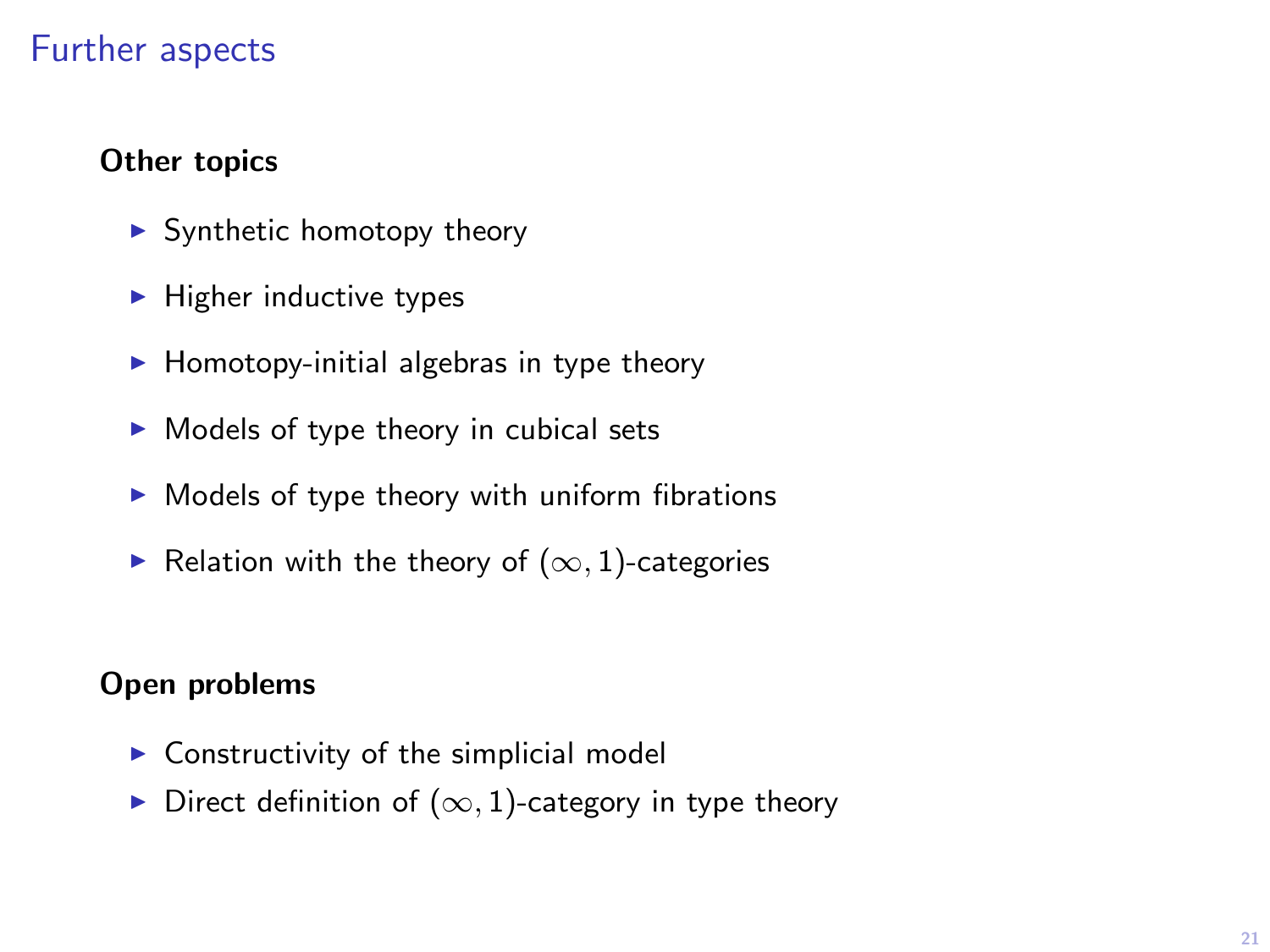# References (I)

## Type theory

- $\blacktriangleright$  Martin-Löf, Intuitionistic type theory
- ▶ Nordström, Petersson, Smith, Programming in Martin-Löf type theory
- ▶ Nordström, Petersson, Smith, Martin-Löf type theory

### Type theory and set theory

- $\triangleright$  Aczel, The type theoretic interpretation of constructive set theory
- $\triangleright$  Aczel, On relating type theories and set theories
- ▶ Griffor and Rathjen, The strength of some Martin-Löf type theories

## Homotopical algebra

- $\blacktriangleright$  Hovey, Model categories
- $\triangleright$  Joyal and Tierney, An introduction to simplicial homotopy theory

## Models of type theory

 $\blacktriangleright$  Pitts, Categorical logic